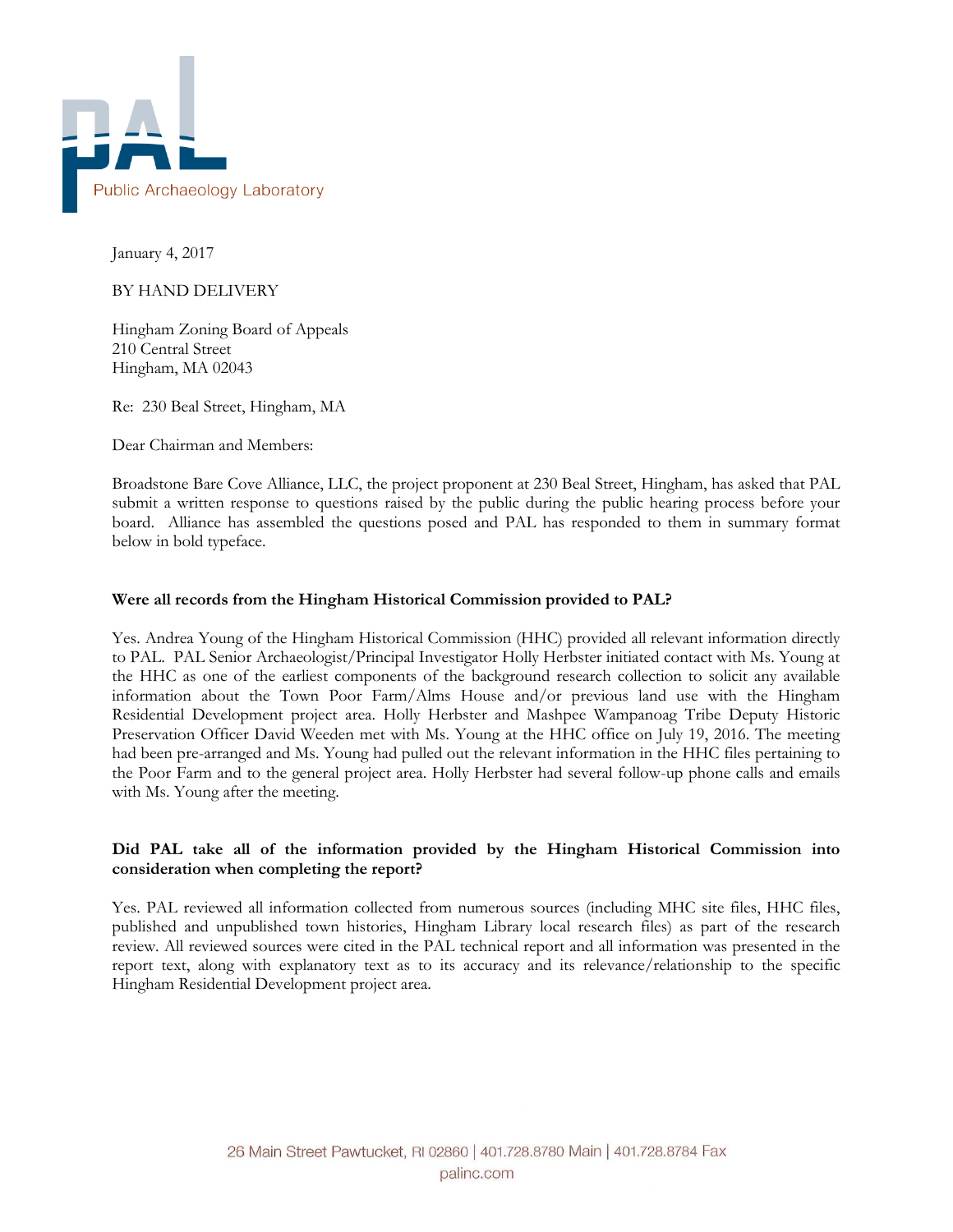*Hingham ZBA PAL Responses Page 2*

## **The report speaks to a Bare Cove Park Committee member identifying a Native American grave. Was the grave located on this particular parcel or elsewhere?**

The report references observations made by Hingham resident John Richardson that are attached to the Massachusetts Historical Commission's Archaeological Site Form for the Bare Cove Esker Site (MHC site number 19-PL-514). The site form contains copies of hand-written notes (dated 1977) and a typed chronology (dated 1987), both signed by John Richardson, about his personal knowledge and observations of Native American archaeological deposits and human remains in the project vicinity. Based on a sketch map included with the MHC site form and locational references to the originally proposed location for the Hingham Mutual Fire Insurance building, PAL determined that the reported remains were identified west of and outside the boundaries of the Hingham Residential Development parcel.

## **Did PAL locate any evidence that an Alms House burial ground or gravesite is/was located within the Hingham Residential Development project area?**

No. PAL did not identify any documentary, cartographic, or anecdotal reference to the location(s) of a burial ground or graves associated with the Alms House. During the meeting with Ms. Young, this specific question was raised and she stated that while volunteers have identified the names of individuals who died at the Alms House, there has to date been no indication of where these individuals are buried.

PAL's background research confirmed the location of the Hingham Poor Farm complex to the east of the Hingham Residential Development project area, within an area that has been developed as a modern townhouse complex. Although the full extent of the Poor Farm property and its associated features is not known, the main building and several documented outbuildings appear on historic and modern maps outside the Hingham Residential Development project area.

# **Is there any evidence indicating the presence of a gravesite is on the 230 Beal Street parcel?**

No. PAL did not identify any primary, secondary, or informant interview research OR archaeological evidence to suggest that the 230 Beal Street property was used as a cemetery or burial ground.

The one reference to human remains on the property comes from a 2013 Patriot Ledger article on file at the HHC that includes the following quote by a former Navy worker: "…the funniest incident at the depot took place in the 1950s. The Navy told two workers to clean out an old vault in the side of a hill and use it as an office. Much to their macabre surprise, they found a dead body in it. Apparently, the vault was once part of the Hingham Poor Farm Cemetery" (photocopy of article on file at HHC). PAL has uncovered no additional documentation to back up this claim.

# **Did PAL use ground-penetrating radar in an attempt to locate any gravesite, and if not, why?**

The use of ground-penetrating radar is not an accepted method of general archeological investigation by the State Archaeologist at the Massachusetts Historic Commission and archaeological excavation is required to verify any preliminary results. Ground-penetrating radar is not considered to be a definitive method of investigation to identify archaeological sites in New England due to the rocky nature of glacial soils in the region, and in the opinion of PAL would be an unreliable investigative tool at the Hingham Residential Development project area given the specific soils and documented history of construction and demolition. **Is the stone structure a crypt, and will it be impacted by the project?**